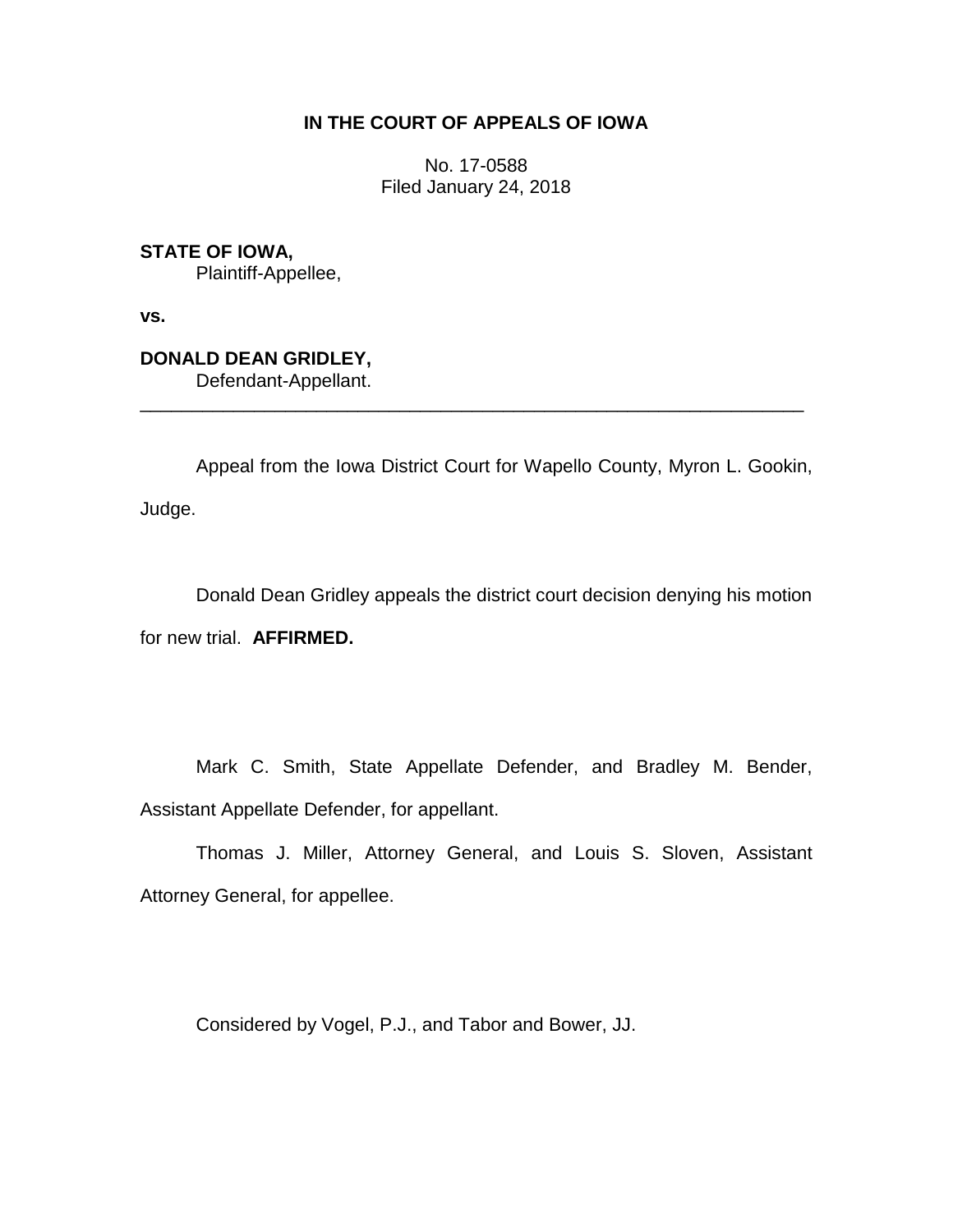**BOWER, Judge.**

Donald Dean Gridley appeals the district court decision denying his motion for new trial. We find the district court did not abuse its discretion and based its decision on reasonable factual and legal principles. We affirm the district court.

## **I. Background Facts and Proceedings**

Gridley previously appealed his conviction for homicide by vehicle, in violation of Iowa Code 707.6A(3) (2013). *State v. Gridley*, No. 14–1773, 2016 WL 5930002, at \*1 (Iowa Ct. App. October 12, 2016). This court affirmed the conviction but remanded the case to the district court in order to apply the correct weight of the evidence standard on Gridley's motion for new trial. *Id.* at \*5. Our court found the following facts:

Gridley and his father attended a funeral. At the reception, Gridley estimated he consumed at least seven or eight alcoholic drinks. Early the following morning, a deputy sheriff responded to a 911 call from a farmhouse. Gridley was outside. Gridley told the deputy he was involved in a vehicle accident and thought "his dad was possibly dead." The deputy noted that Gridley had "bloodshot, watery eyes, . . . slurred speech, [and] [smelled] of alcohol." He surmised Gridley had been drinking. A urine test taken several hours later revealed "a urine alcohol concentration of 0.198 grams per 67 mils of urine," a level that, according to the tester, could impair an individual. The test also was positive for marijuana metabolites, oxycodone, and benzodiazepines.

The deputy drove Gridley to the scene of the accident. He found Gridley's father pinned on the floorboard of the passenger side of the vehicle, facing the passenger side door. The deputy did not see "any evidence that [Gridley's father] was moved from the driver's seat to the passenger seat." Other witnesses who arrived at the scene confirmed the impracticability of Gridley's assertion that he had repositioned his father.

Two volunteer firemen at the scene heard Gridley ask, "Did I kill my father? Is he going to die? Did I kill my father?" A paramedic testified Gridley "initially admitted that he was the driver of the vehicle." While the paramedic conceded Gridley "seemed confused," he stated the confusion was "just over [his] questions later."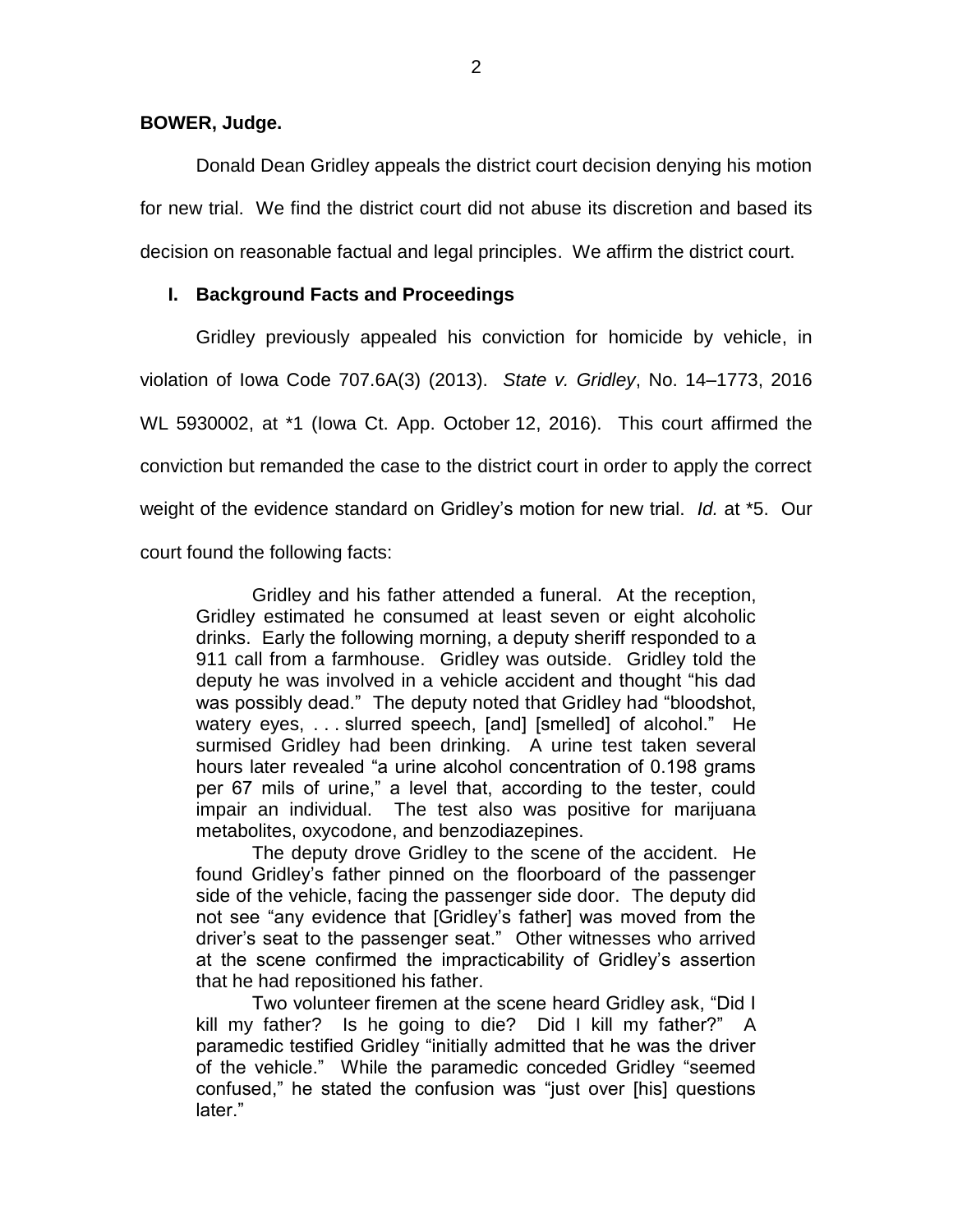A deputy sheriff testified he "saw a red mark on [Gridley's] chest" that "resembled a steering wheel mark." A state trooper agreed with the prosecutor that "damage to a steering wheel" could "cause injuries to the driver of [a] vehicle" and this evidence could be used to identify the driver. An agent with the department of criminal investigation opined that two blood samples collected from the steering wheel and driver's side of the dashboard "matched the known profile of Donald Gridley." Gridley's father "was eliminated as the source of the DNA found on those two samples."

*Id*. at \*1. Gridley's father was removed from the vehicle and later died of his injuries.

Gridley points to several pieces of evidence to support his claim he was not driving including, having no broken bones or fractures, several witnesses testifying Gridley's father was the only person allowed to drive the truck, and a witness who saw Gridley standing by the passenger door when leaving the reception.

A trial was held, and a jury found Gridley guilty. Gridley appealed, and our court found the district court applied an improper standard when denying the motion for new trial and remanded the case to the district court. After applying the proper standard, the district court denied the motion. Gridley now appeals.

#### **II. Standard of Review**

"The district court has broad discretion in ruling on a motion for new trial. We reverse where the district court has abused that discretion. . . . [Gridley] must show that the district court exercised its discretion on grounds or for reasons clearly untenable or to an extent clearly unreasonable." *State v. Reeves*, 670 N.W.2d 199, 202 (Iowa 2003) (citations omitted). "On a weight-of-the-evidence claim, appellate review is limited to a review of the exercise of discretion by the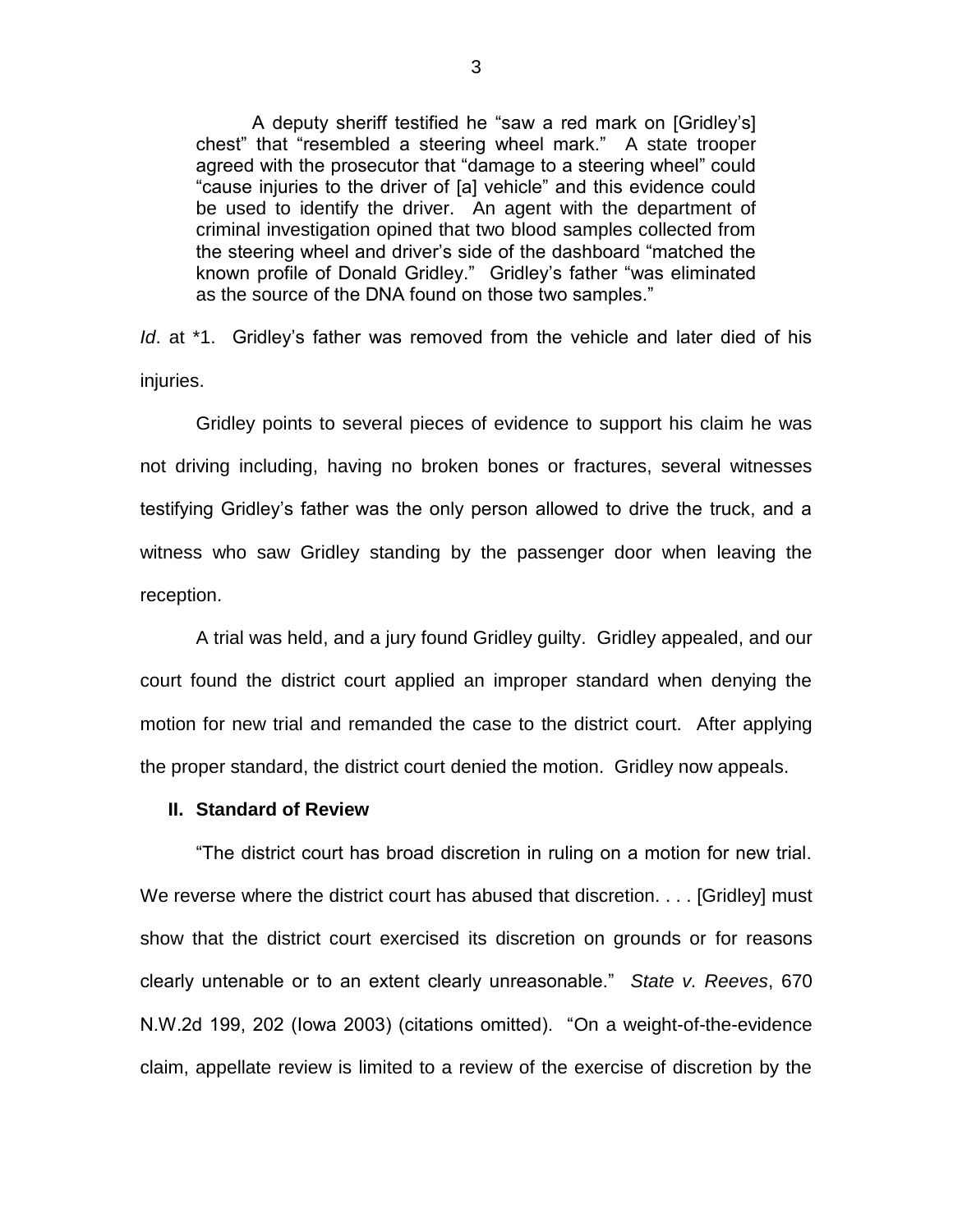trial court, not of the underlying question of whether the verdict is against the weight of the evidence." *Id*.

### **III. Motion for New Trial**

Gridley claims the district court abused its discretion by finding the weight

of the evidence supported the conclusion he was driving the vehicle and,

therefore, denying his motion for new trial. The district court made specific and

expansive credibility findings:

The court hereby applies the "weight of the evidence" analysis to the evidence in this case, considering the credibility of the evidence and making an independent determination of whether the more credible evidence supports the Defendant's claim that he was not driving the vehicle or the State's claim that Defendant was driving the vehicle. In applying this analysis, the court considers the following:

1. Observation of the Defendant's appearance and demeanor at trial, as well as the appearance and demeanor of the State's witnesses;

2. Defendant's selective memory and testimony, including his admitted intoxication, his refusal to submit to alcohol testing, his conflicting versions of who had been operating the vehicle, and his questions to firefighters at the scene, "Did I kill my father? ls he going to die? Did I kill my father?"

3. The victim being pinned on the floorboard of the passenger side of the vehicle in a manner that would make it impractical to believe Defendant's claim he repositioned the victim from the driver's side to the passenger side, combined with no evidence indicating the victim's body had been moved.

4. Defendant's blood on the driver's side of the vehicle and contusions on Defendant's chest that resembled a steering wheel.

5. Defendant's bias, candor and motivation to be untruthful and the lack of bias or motivation on the part of the State's witnesses to be untruthful.

The district court went on to conclude Gridley's "testimony he was not the driver

of the vehicle is not credible or believable, despite other witnesses' testimony

that the victim rarely, if ever, let anyone drive his truck." Finally, the district court

found "the State's witnesses' testimony concerning their investigation of the